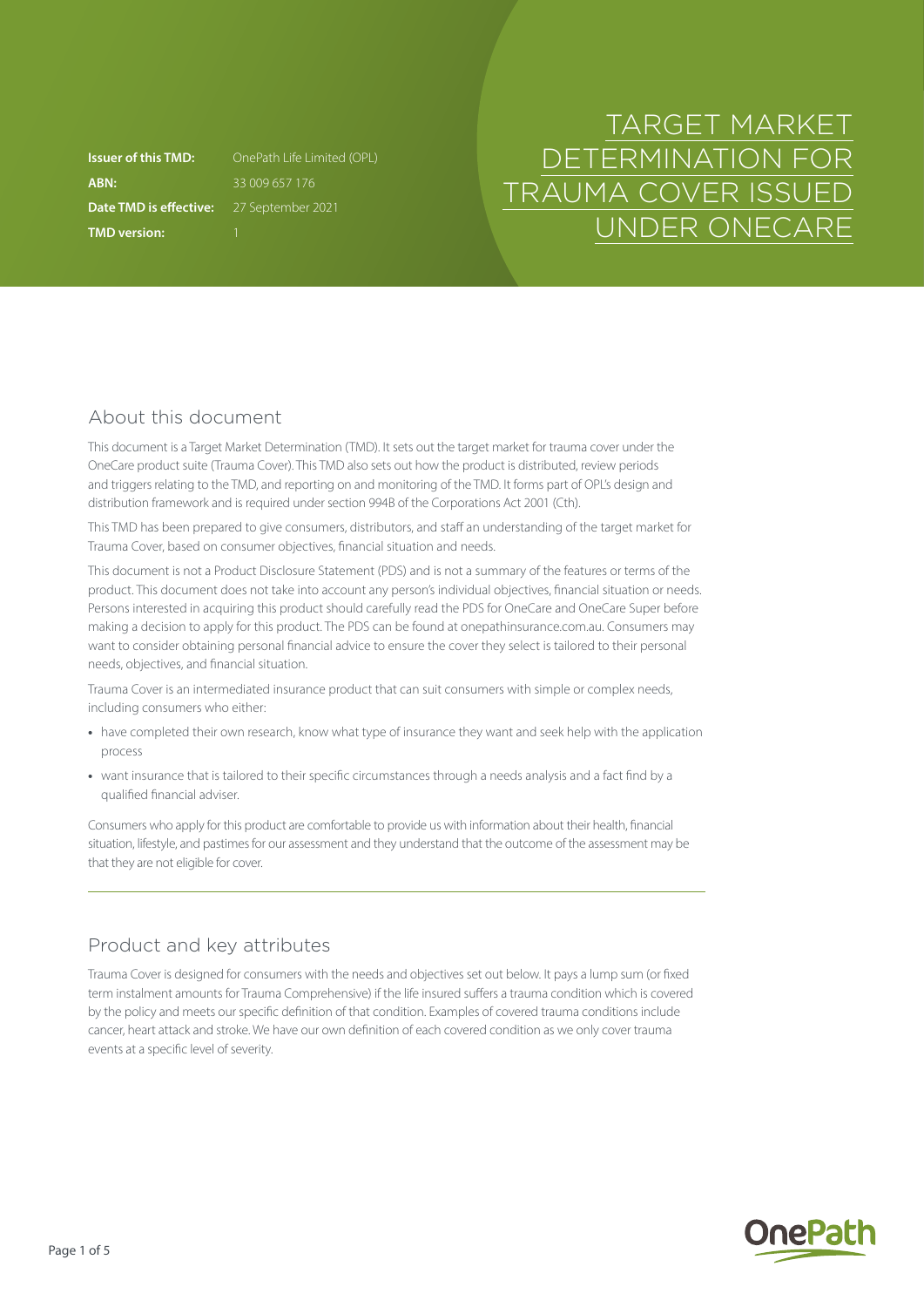#### **Product variations**

All three levels of Trauma Cover pay a lump sum benefit if the life insured suffers a trauma condition which is covered by the policy and meets our specific definition.

- **•** Severity Trauma is a cost-effective Trauma Cover with a tiered benefit structure designed to match the benefit amount with the financial impact of the trauma condition. Severity Trauma pays a lower benefit for more minor conditions that can easily be treated, and a higher benefit for conditions that have a permanent impact. The severity structure is designed for consumers who want economical cover or affordable top-up cover.
- **•** Trauma Comprehensive pays a full benefit which is not tiered, so a higher benefit amount is paid compared to Severity Trauma. More trauma conditions are covered, and more generous terms apply at claim time, in return for a higher premium. Some conditions are also covered for a partial payment.
- **•** Trauma Premier is the top level of Trauma Cover. In addition to all the trauma conditions covered under Trauma Comprehensive, it provides partial payments for a wider range of earlier stage defined conditions than Trauma Comprehensive. It can also pay higher benefit amounts via an extra-cost option. As Trauma Premier covers a wider range of conditions and provides higher benefit amounts at claim time in return for a higher premium, it is designed for consumers who want even more comprehensive cover and are prepared to pay the additional premium for that cover.

#### **Needs and objectives**

Trauma Cover is designed to provide financial protection for personal and business consumers.

|                                     | A consumer who has one or more of the following objectives and needs:                                                                                                                                                                                                                                                                                                                              |
|-------------------------------------|----------------------------------------------------------------------------------------------------------------------------------------------------------------------------------------------------------------------------------------------------------------------------------------------------------------------------------------------------------------------------------------------------|
|                                     | has (or envisages that in future they will or may have) outstanding financial<br>$\bullet$<br>commitments that will not be satisfied by any other insurance in the event<br>that they suffer a specified trauma condition. The financial commitments may<br>include (but are not limited to) mortgage and other debt servicing costs, home<br>modifications, mobility aids, and income replacement |
| For personal<br>consumers           | wants to fund an income gap to maintain lifestyle in the event that their partner<br>$\bullet$<br>must change or leave paid work in order to care for them                                                                                                                                                                                                                                         |
|                                     | wants a financial buffer if they suffer a specified trauma condition to reduce<br>$\bullet$<br>financial return-to-work pressure or to help fund extended recovery leave                                                                                                                                                                                                                           |
|                                     | wants a financial buffer if they suffer a specified trauma condition to fund<br>$\bullet$<br>treatments which could result in out-of-pocket medical expenses not covered by<br>Medicare or private health insurance, transport expenses and accommodation<br>costs for short or long periods of time.                                                                                              |
|                                     | A business that has either of the following objectives and needs:                                                                                                                                                                                                                                                                                                                                  |
| For consumers<br>who are a business | has (or envisages that in future it will or may have) financial commitments, where<br>$\bullet$<br>the fulfilment of those commitments ensures that the business continues with less<br>financial disruption upon the loss of a key-person due to a serious health event                                                                                                                           |
|                                     | wants to ensure business succession if a business owner leaves the business due<br>$\bullet$<br>to a serious health event.                                                                                                                                                                                                                                                                         |

Broadly, the target market is consumers who have or expect to have outstanding financial commitments that will not be met in the event they suffer a specified trauma event and who have capacity to pay premiums on an ongoing basis. As the product pays a lump sum in the event of a specified trauma event it is likely to meet the needs, or go towards meeting the needs, of consumers in the target market.

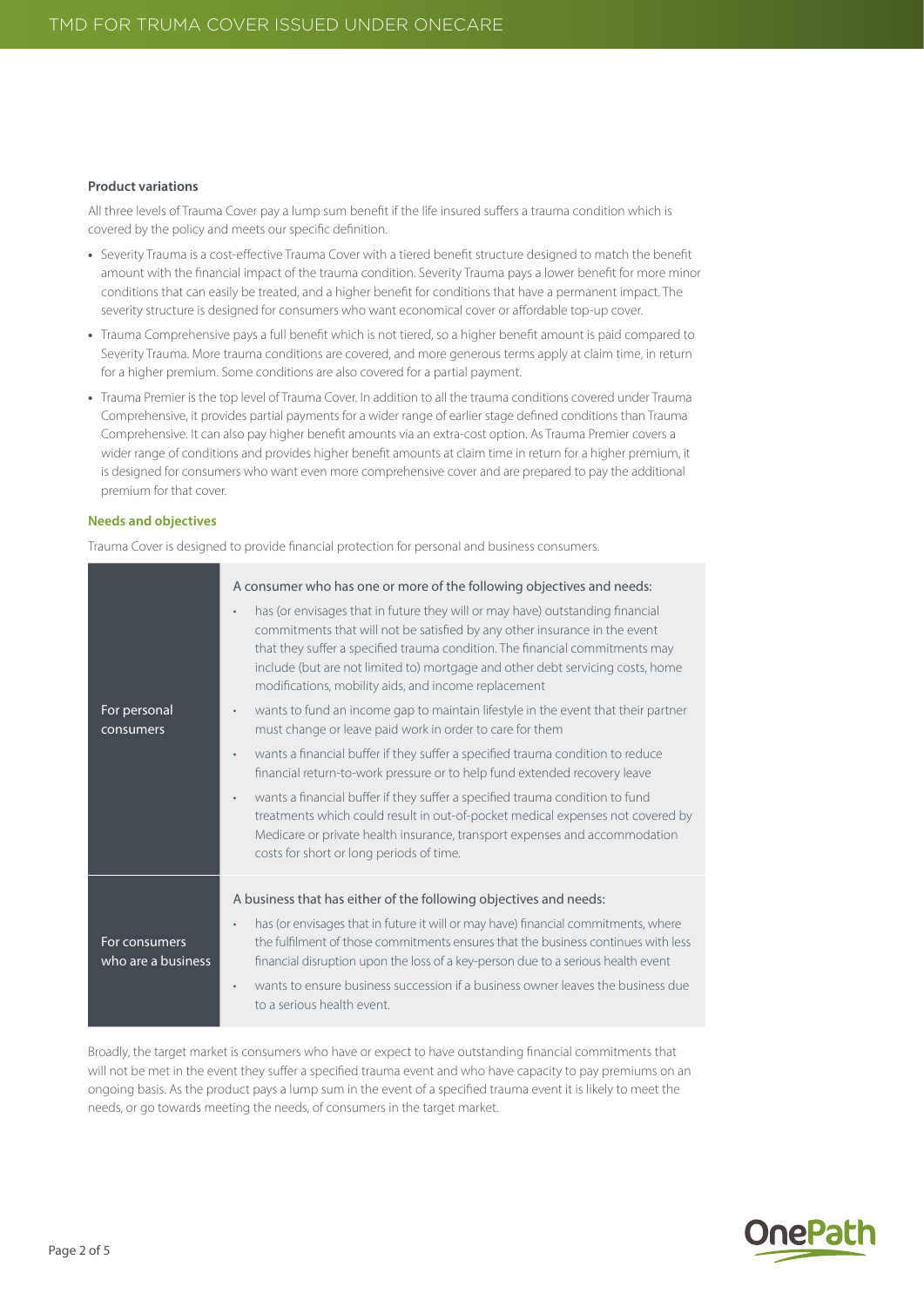#### **Eligibility requirements**

When applying for Trauma Cover, consumers must satisfy all of the following:

- **•** are aged between 15 and 65
- **•** are in Australia
- have Australian residency or are in the process of applying for permanent Australian residency.

Trauma Cover is subject to our assessment of health, occupation, and pastimes:

- **•** not all occupations are eligible for cover
- **•** consumers with pre-existing health conditions may not be eligible for cover
- **•** consumers who participate in high risk pastimes may not be eligible for cover.

#### **Financial capacity**

Trauma Cover is designed for consumers who have the financial capacity to purchase it and to hold it over the timeframe identified for financial protection, ie. a consumer who has the financial capacity to pay premiums in accordance with the chosen premium structure, fees and government charges. This is important for these two reasons:

- **•** the cost of cover will generally increase over time
- **•** cover will be cancelled, and the life insured won't be covered, if premiums are not paid.

Appropriate consumers will thus meet some or all of the following criteria:

- **•** be earning income
- **•** have personal savings
- **•** have other means to fund premiums, fees and government charges, such as family or other relationships.

#### **Key exclusions**

The following events are not covered under Trauma Cover:

- **•** intentional self-inflicted act
- **•** death, during the first 13 months of any cover, caused by an intentional self-inflicted act
- **•** illicit drug use (Severity Trauma only)
- **•** the life insured is not following the advice of a medical practitioner in relation to a specified trauma condition (Severity Trauma only)
- **•** for HIV (occupationally acquired) or HIV (medically acquired) if a medical 'cure' is found for AIDS or the effects of HIV, or if a medical treatment is developed that prevents AIDS occurring. 'Cure' means any Australian Government approved treatment, which renders HIV inactive and non-infectious
- **•** some events are not covered in the first 90 days of any cover or any reinstated cover. This also applies to any increases in cover after the cover starts.

This product may be subject to additional exclusions, based on our assessment of an application.

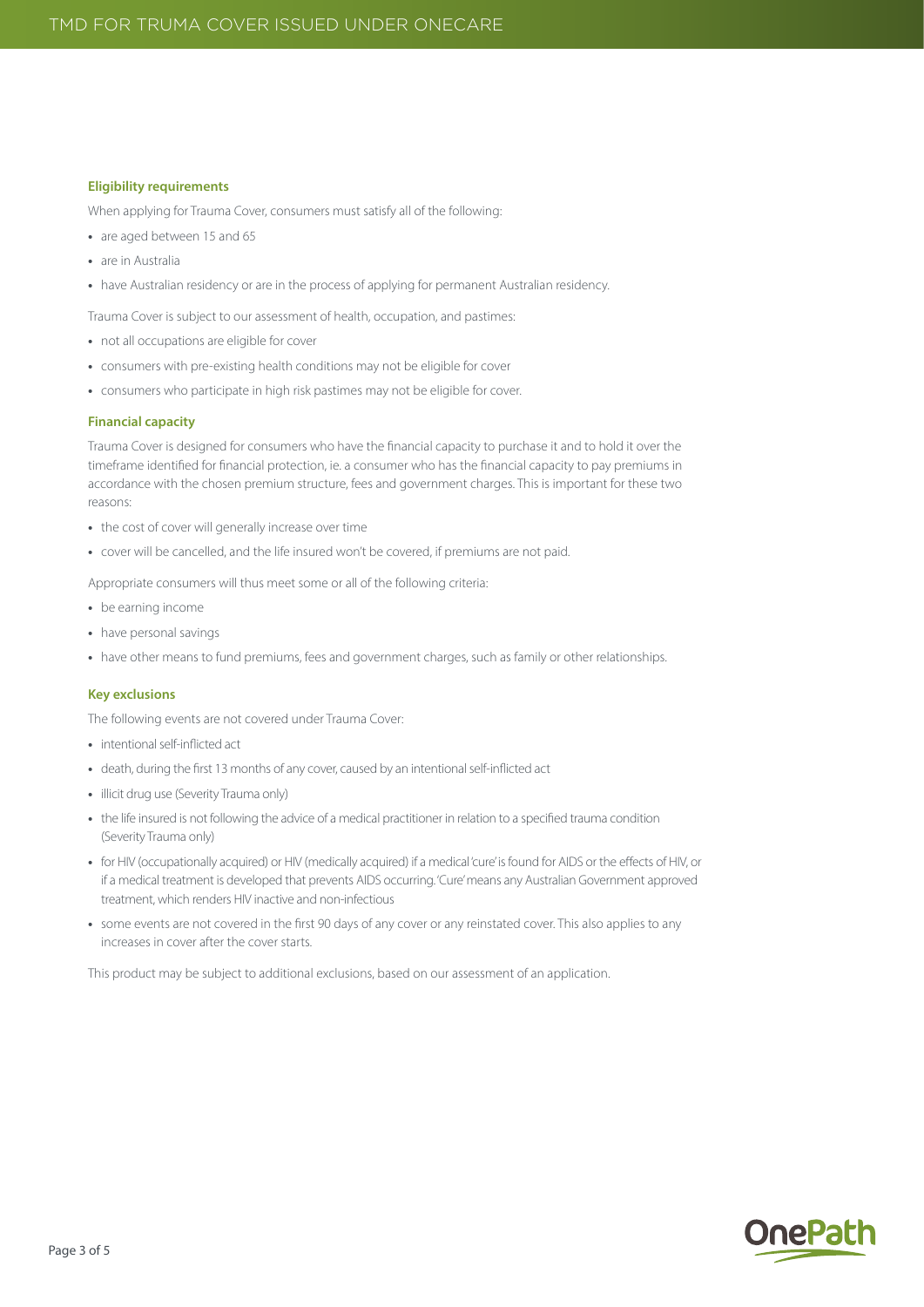# Conditions and restrictions on distribution

In light of the obligations under Part 7.8A of the Corporations Act (product design and distribution obligations), an application for Trauma Cover must be submitted by a Distributor who is operating under an AFSL with appropriate authorisations. The Distributor may only submit applications for consumers who satisfy all of the following:

- **•** have received a current OneCare and OneCare Super PDS
- **•** have been given personal or general financial advice
- **•** are in Australia
- have Australian residency or are in the process of applying for permanent Australian residency.

The Distributor should not sell this product to a consumer who is unlikely to ever be eligible to claim the benefits under the policy.

These distribution conditions for Trauma Cover are appropriate and will assist in distribution being directed towards the target market.

#### Personal advice

Consumers that obtain personal advice are more likely to be in the target market for Trauma Cover because advisers have a duty to comply with the statutory best interests duty when providing personal advice.

The Distributor is expected to take into account any relevant information obtained about the consumer's financial situation, to ensure that Trauma Cover is sold in accordance with this TMD. Relevant information could include (but is not limited to):

- **•** dependants
- **•** employment and income
- **•** other insurance
- **•** debts.

#### General advice

Consumers that obtain general advice are more likely to be in the target market if Distributors distribute the product in alignment with the issuer's distribution conditions relating to the relevant distribution channel, ie.

- **•** consumer has been provided with general advice in relation to this product
- **•** this product is only distributed to consumers who have completed their own research, know what type of insurance they want and seek help with the application process.